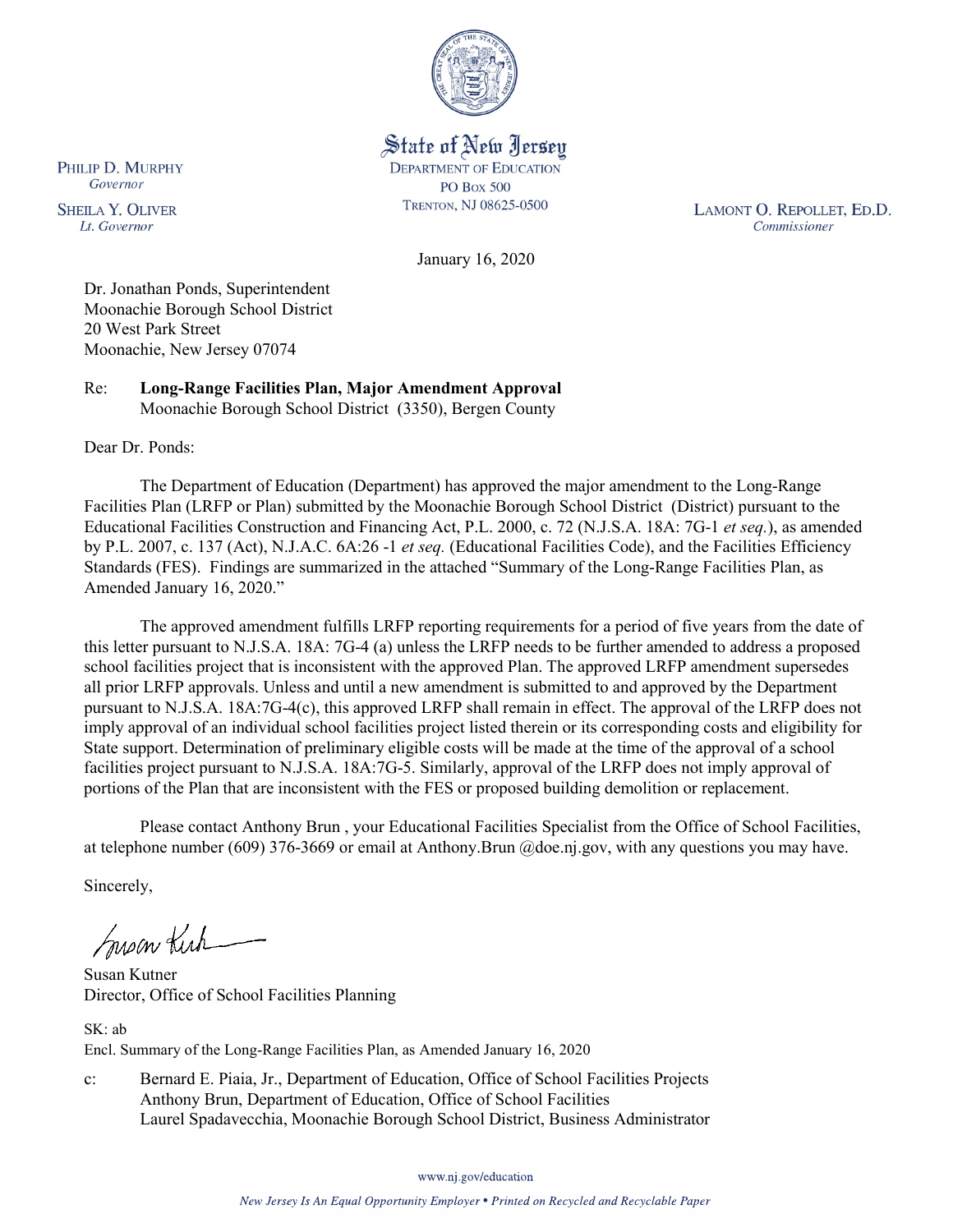# **Moonachie Borough School District (3350) Summary of the Long-Range Facilities Plan, as Amended January 16, 2020**

The Department of Education (Department) has completed its review of the major amendment to the Long-Range Facilities Plan (LRFP or Plan) submitted by the Moonachie Borough School District (District) pursuant to the Educational Facilities Construction and Financing Act, P.L. 2000, c. 72 (N.J.S.A. 18A: 7G-1 *et seq.*), as amended by P.L. 2007, c. 137 (Act), N.J.A.C. 6A:26-1 et seq. (Educational Facilities Code), and the Facilities Efficiency Standards (FES).

The following provides a summary of the District's approved amended LRFP. The summary is based on the standards set forth in the Act, the Educational Facilities Code, the FES, District-reported information in the Department's LRFP reporting system, and supporting documentation. The referenced reports in *italic* text are standard reports available on the Department's LRFP website.

### **1. Inventory Overview**

The District is classified as a Regular Operating District (ROD) for funding purposes. It provides services for students in grades PK-8.

The District identified existing and proposed schools, sites, buildings, rooms, and site amenities in its LRFP. Table 1 lists the number of existing and proposed district schools, sites, and buildings. Detailed information can be found in the *School Asset Inventory Report* and the *Site Asset Inventory Report.*

**As directed by the Department, school facilities projects that have received initial approval by the Department and have been approved by the voters, if applicable, are represented as "existing" in the LRFP.** Approved projects that include new construction and/or the reconfiguration/reassignment of existing program space are as follows: n/a.

#### **Table 1: Number of Schools, School Buildings, and Sites**

|                                              | <b>Existing</b> | <b>Proposed</b> |
|----------------------------------------------|-----------------|-----------------|
| Number of Schools (assigned DOE school code) |                 |                 |
| Number of School Buildings <sup>1</sup>      |                 |                 |
| Number of Non-School Buildings <sup>2</sup>  |                 |                 |
| Number of Vacant Buildings                   |                 |                 |
| Number of Sites                              |                 |                 |

*1 Includes district-owned buildings and long-term leases serving students in district-operated programs 2 Includes occupied district-owned buildings not associated with a school, such as administrative or utility buildings*

Based on the existing facilities inventory submitted by the District:

- Schools using leased buildings (short or long-term):  $n/a$
- Schools using temporary classroom units (TCUs), excluding TCUs supporting construction: n/a
- Vacant/unassigned school buildings:  $n/a$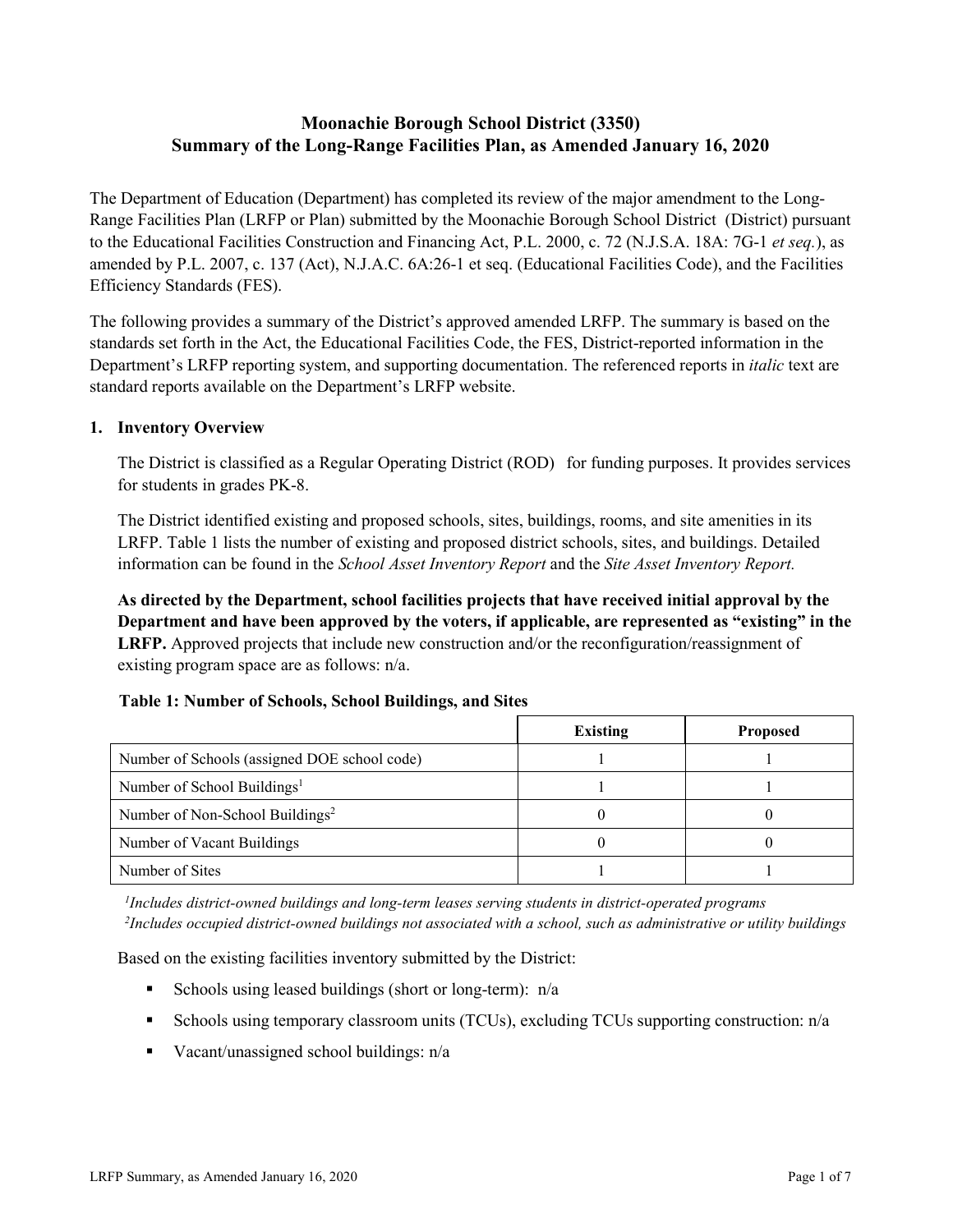**FINDINGS** The Department has determined that the proposed inventory is adequate for approval of the District's LRFP amendment. However, the LRFP determination does not imply approval of an individual school facilities project listed within the LRFP; the District must submit individual project applications for project approval.

# **2. District Enrollments**

The District determined the number of students, or "proposed enrollments," to be accommodated for LRFP planning purposes on a district-wide basis and in each school.

The Department minimally requires the submission of a standard cohort-survival projection using historic enrollment data from the Application for School State Aid (ASSA) or NJ Smart. The cohort-survival method projection method forecasts future students based upon the survival of the existing student population as it moves from grade to grade. A survival ratio of less than 1.00 indicates a loss of students, while a survival ratio of more than 1.00 indicates the class size is increasing. For example, if a survival ratio tracking first to second grade is computed to be 1.05, the grade size is increasing by 5% from one year to the next. The cohort-survival projection methodology works well for communities with stable demographic conditions. Atypical events impacting housing or enrollments, such as an economic downturn that halts new housing construction or the opening of a charter or private school, typically makes a cohort-survival projection less reliable.

### **Proposed enrollments are based on a standard cohort-survival enrollment projection.**

Adequate supporting documentation was submitted to the Department to justify the proposed enrollments. Table 2 provides a comparison of existing and projected enrollments. All totals include special education students.

| <b>Grades</b>                | <b>Existing Enrollments</b><br>2018-2019 School Year | <b>District Proposed Enrollments</b><br>2023-2024 School Year |
|------------------------------|------------------------------------------------------|---------------------------------------------------------------|
| PK (excl. private providers) | 23                                                   | 33                                                            |
| Grades K-5                   | 181                                                  | 222                                                           |
| Grades 6-8                   | 106                                                  | 110                                                           |
| Grades 9-12                  |                                                      |                                                               |
| <b>Totals</b>                | 287                                                  | 332                                                           |

# **Table 2: Enrollments**

**FINDINGS** The Department has determined the District's proposed enrollments to be acceptable for approval of the District's LRFP amendment. The Department will require a current enrollment projection at the time an application for a school facilities project is submitted incorporating the District's most recent enrollments in order to verify that the LRFP's planned capacity is appropriate for the updated enrollments.

# **3. District Practices Capacity**

Based on information provided in the room inventories, *District Practices Capacity* was calculated for each school building to determine whether adequate capacity is proposed for the projected enrollments based on district scheduling and class size practices. The capacity totals assume instructional buildings can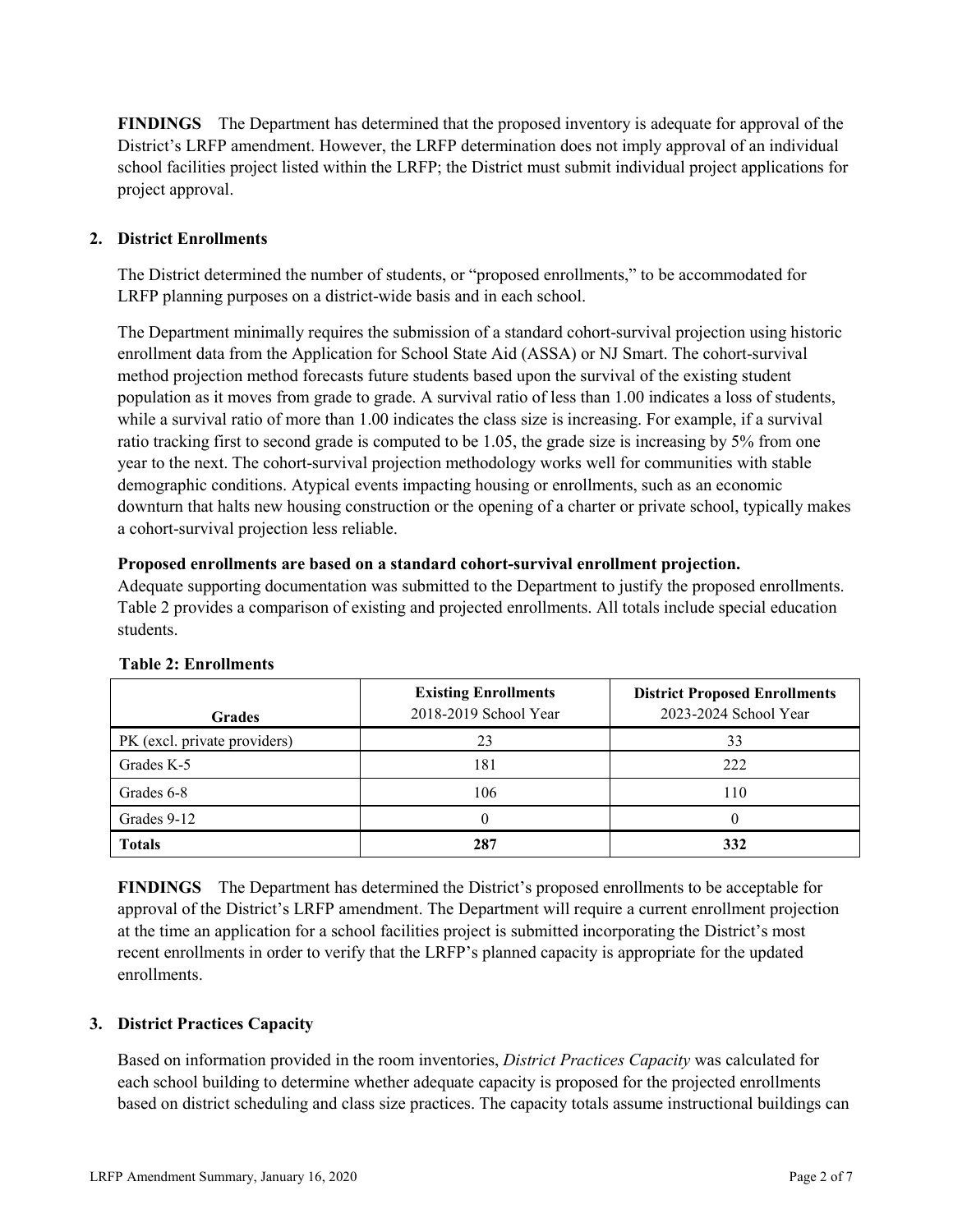be fully utilized regardless of school sending areas, transportation, and other operational issues. The calculations only consider district-owned buildings and long-term leases; short term leases and temporary buildings are excluded. A capacity utilization factor of 90% for classrooms serving grades K-8 and 85% for classrooms serving grades 9-12 is applied in accordance with the FES. No capacity utilization factor is applied to preschool classrooms.

In certain cases, districts may achieve adequate District Practices Capacity to accommodate enrollments but provide inadequate square feet per student in accordance with the FES, resulting in educational adequacy issues and "Unhoused Students." Unhoused students are considered in the "Functional Capacity" calculations used to determine potential State support for school facilities projects and are analyzed in Section 4.

Table 3 provides a summary of proposed enrollments and existing and proposed District-wide capacities. Detailed information can be found in the LRFP website reports titled *FES and District Practices Capacity Report, Existing Rooms Inventory Report, and Proposed Rooms Inventory Report.*

| <b>Grades</b>     | <b>Proposed</b><br><b>Enrollments</b> | <b>Existing</b><br><b>District</b><br><b>Practices</b><br>Capacity | <b>Existing</b><br>Deviation* | <b>Proposed</b><br><b>District</b><br><b>Practices</b><br>Capacity | <b>Proposed</b><br>Deviation* |
|-------------------|---------------------------------------|--------------------------------------------------------------------|-------------------------------|--------------------------------------------------------------------|-------------------------------|
| Elementary (PK-5) | 255                                   | 238.11                                                             | $-16.89$                      | 246.34                                                             | $-8.66$                       |
| Middle $(6-8)$    | 110                                   | 130.29                                                             | 20.29                         | 122.06                                                             | 12.06                         |
| High $(9-12)$     | $\theta$                              | 0.00                                                               | 0.00                          | 0.00                                                               | 0.00                          |
| <b>Totals</b>     | 365                                   | 368.40                                                             | 3.40                          | 368.40                                                             | 3.40                          |

**Table 3: District Practices Capacity Analysis**

*\* Positive numbers signify surplus capacity; negative numbers signify inadequate capacity. Negative values for District Practices capacity are acceptable for approval if proposed enrollments do not exceed 100% capacity utilization.*

Considerations:

- **Based on the proposed enrollments and existing room inventories, the District is projected to have** inadequate capacity for the following grade groups, assuming all school buildings can be fully utilized: n/a (Capacities include a 90% utilization factor.)
- Adequate justification has been provided by the District if the proposed capacity for a school significantly deviates from the proposed enrollments. Generally, surplus capacity is acceptable for LRFP approval if additional capacity is not proposed through new construction.

**FINDINGS**The Department has determined that proposed District capacity, in accordance with the proposed enrollments, is adequate for approval of the District's LRFP amendment. The Department will require a current enrollment projection at the time an application for a school facilities project is submitted, incorporating the District's most recent Fall Enrollment Report, in order to verify that the LRFP's planned capacity meets the District's updated enrollments.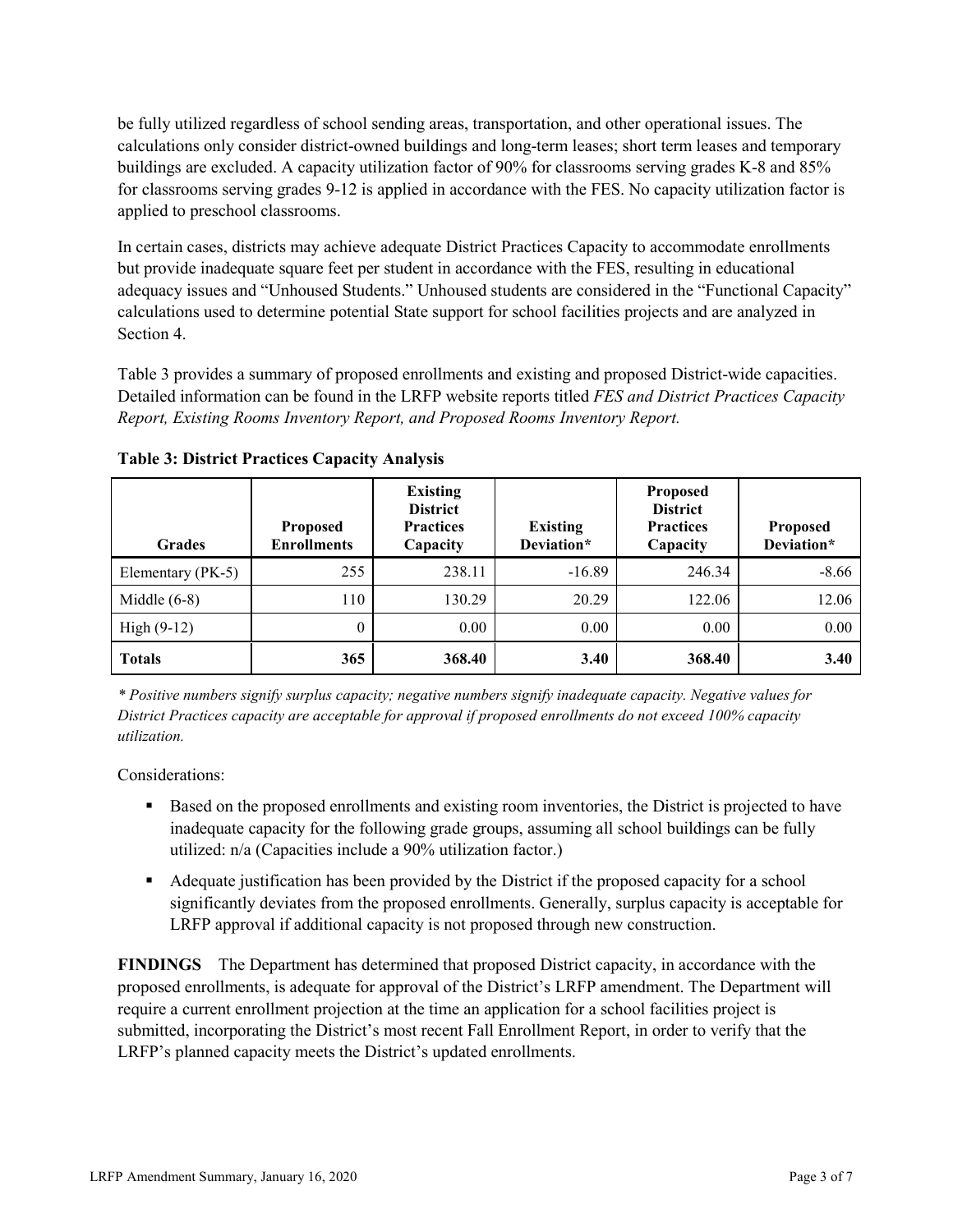### **4. New Construction Funding Eligibility**

*Functional Capacity* was calculated and compared to the proposed enrollments to provide a **preliminary estimate** of Unhoused Students and new construction funding eligibility. **Final determinations will be made at the time of project application approvals.**

*Functional Capacity* is the adjusted gross square footage of a school building *(total gross square feet minus excluded space)* divided by the minimum area allowance per full-time equivalent student for the grade level contained therein. *Unhoused Students* is the number of students projected to be enrolled in the District that exceeds the Functional Capacity of the District's schools pursuant to N.J.A.C. 6A:26-2.2(c). *Excluded Square Feet* includes (1) square footage exceeding the FES for any pre-kindergarten, kindergarten, general education, or self-contained special education classroom; (2) grossing factor square footage *(corridors, stairs, mechanical rooms, etc.)* that exceeds the FES allowance, and (3) square feet proposed to be demolished or discontinued from use. Excluded square feet may be revised during the review process for individual school facilities projects.

Table 4 provides a preliminary assessment of the Functional Capacity, Unhoused Students, and Estimated Maximum Approved Area for Unhoused Students for each FES grade group. The calculations exclude temporary facilities and short-term leased buildings. School buildings proposed for whole or partial demolition or reassignment to a non-school use are excluded from the calculations pending project application review. If a building is proposed to be reassigned to a different school, the square footage is applied to the proposed grades after reassignment. Buildings that are not assigned to a school are excluded from the calculations. In addition, only preschool students eligible for state funding (former ECPA students) are included. Detailed information concerning the calculations can be found in the *Functional Capacity and Unhoused Students Report* and the *Excluded Square Footage Report.*

|                                                | <b>PK/K-5</b> | $6 - 8$  | $9 - 12$ | <b>Total</b> |
|------------------------------------------------|---------------|----------|----------|--------------|
| PK Eligible Students/K-12 Proposed Enrollments | 255           | 110      | $\theta$ |              |
| FES Area Allowance (SF/student)                | 125.00        | 134.00   | 151.00   |              |
| <b>Prior to Completion of Proposed Work:</b>   |               |          |          |              |
| <b>Existing Gross Square Feet</b>              | 37,213        | 18,439   | $\theta$ | 55,652       |
| Adjusted Gross Square Feet                     | 36,350        | 18,011   | $\theta$ | 54,361       |
| <b>Adjusted Functional Capacity</b>            | 284.02        | 140.73   | 0.00     |              |
| <b>Unhoused Students</b>                       | 0.00          | 0.00     | 0.00     |              |
| Est. Max. Area for Unhoused Students           | 0.00          | 0.00     | 0.00     |              |
| <b>After Completion of Proposed Work:</b>      |               |          |          |              |
| Gross Square Feet                              | 37,213        | 18,439   | $\theta$ | 55,652       |
| New Gross Square Feet                          | $\theta$      | $\theta$ | $\Omega$ | $\theta$     |
| Adjusted Gross Square Feet                     | 36,350        | 18,011   | $\Omega$ | 54,361       |
| <b>Functional Capacity</b>                     | 284.02        | 140.73   | 0.00     |              |
| Unhoused Students after Construction           | 0.00          | 0.00     | 0.00     |              |
| Est. Max. Area Remaining                       | 0.00          | 0.00     | 0.00     |              |

#### **Table 4: Estimated Maximum Approved Area for Unhoused Students**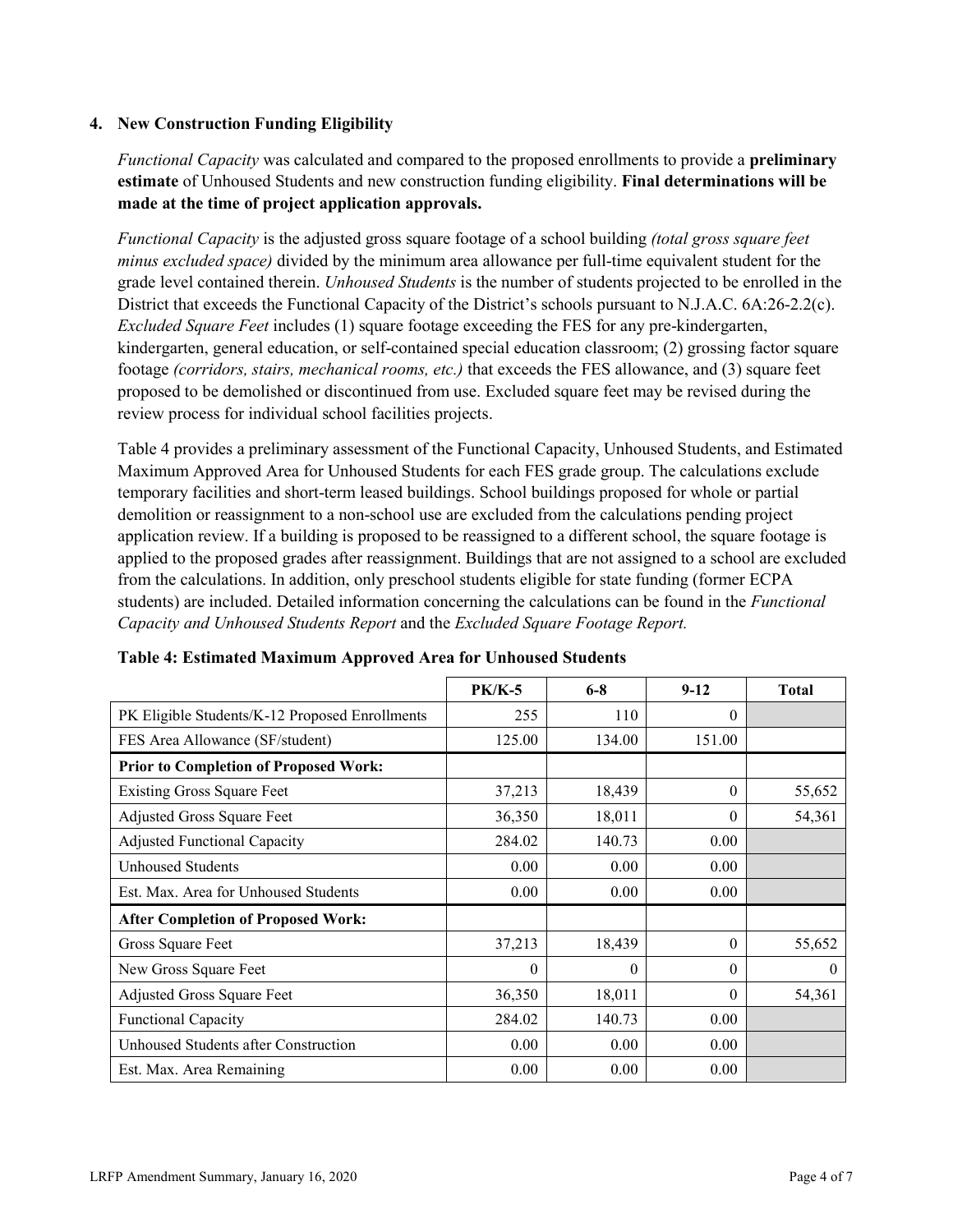Facilities used for non-instructional or non-educational purposes are ineligible for State support under the Act. However, projects for such facilities shall be reviewed by the Department to determine whether they are consistent with the District's LRFP and whether the facility, if it is to house students (full or part time) conforms to educational adequacy requirements. These projects shall conform to all applicable statutes and regulations.

Estimated costs represented in the LRFP by the District are for capital planning purposes only. The estimates are not intended to represent preliminary eligible costs or final eligible costs of approved school facilities projects.

Considerations:

- The District does not have approved projects pending completion, as noted in Section 1, that impact the Functional Capacity calculations.
- The Functional Capacity calculations *exclude* square feet proposed for demolition or discontinuation for the following FES grade groups and school buildings pending a feasibility study and project review: n/a.
- Based on the preliminary assessment, the District has Unhoused Students prior to the completion of proposed work for the following FES grade groups: n/a.
- New construction is proposed for the following FES grade groups:  $n/a$ .
- **Proposed new construction exceeds the estimated maximum area allowance for Unhoused** Students prior to the completion of the proposed work for the following grade groups: n/a.
- The District, based on the preliminary LRFP assessment, will not have Unhoused Students after completion of the proposed LRFP work. If the District is projected to have Unhoused Students, adequate justification has been provided to confirm educational adequacy in accordance with Section 6 of this determination.

**FINDINGS** Functional Capacity and Unhoused Students calculated in the LRFP are preliminary estimates. Preliminary Eligible Costs (PEC) and Final Eligible Costs (FEC) will be included in the review process for specific school facilities projects. A feasibility study undertaken by the District is required if building demolition or replacement is proposed per N.J.A.C. 6A:26-2.3(b)(10).

# **5. Proposed Work**

The District assessed program space, capacity, and physical plant deficiencies to determine corrective actions. Capital maintenance, or *"system actions,"* address physical plant deficiencies due to operational, building code, and /or life cycle issues. Inventory changes, or *"inventory actions,*" add, alter, or eliminate sites, site amenities, buildings, and/or rooms.

The Act (N.J.S.A. 18A:7G-7b) provides that all school facilities shall be deemed suitable for rehabilitation unless a pre-construction evaluation undertaken by the District demonstrates to the satisfaction of the Commissioner that the structure might pose a risk to the safety of the occupants even after rehabilitation or that rehabilitation is not cost-effective. Pursuant to N.J.A.C. 6A:26-2.3(b)(10), the Commissioner may identify school facilities for which new construction is proposed in lieu of rehabilitation for which it appears from the information presented that new construction is justified, provided, however, that for such school facilities so identified, the District must submit a feasibility study as part of the application for the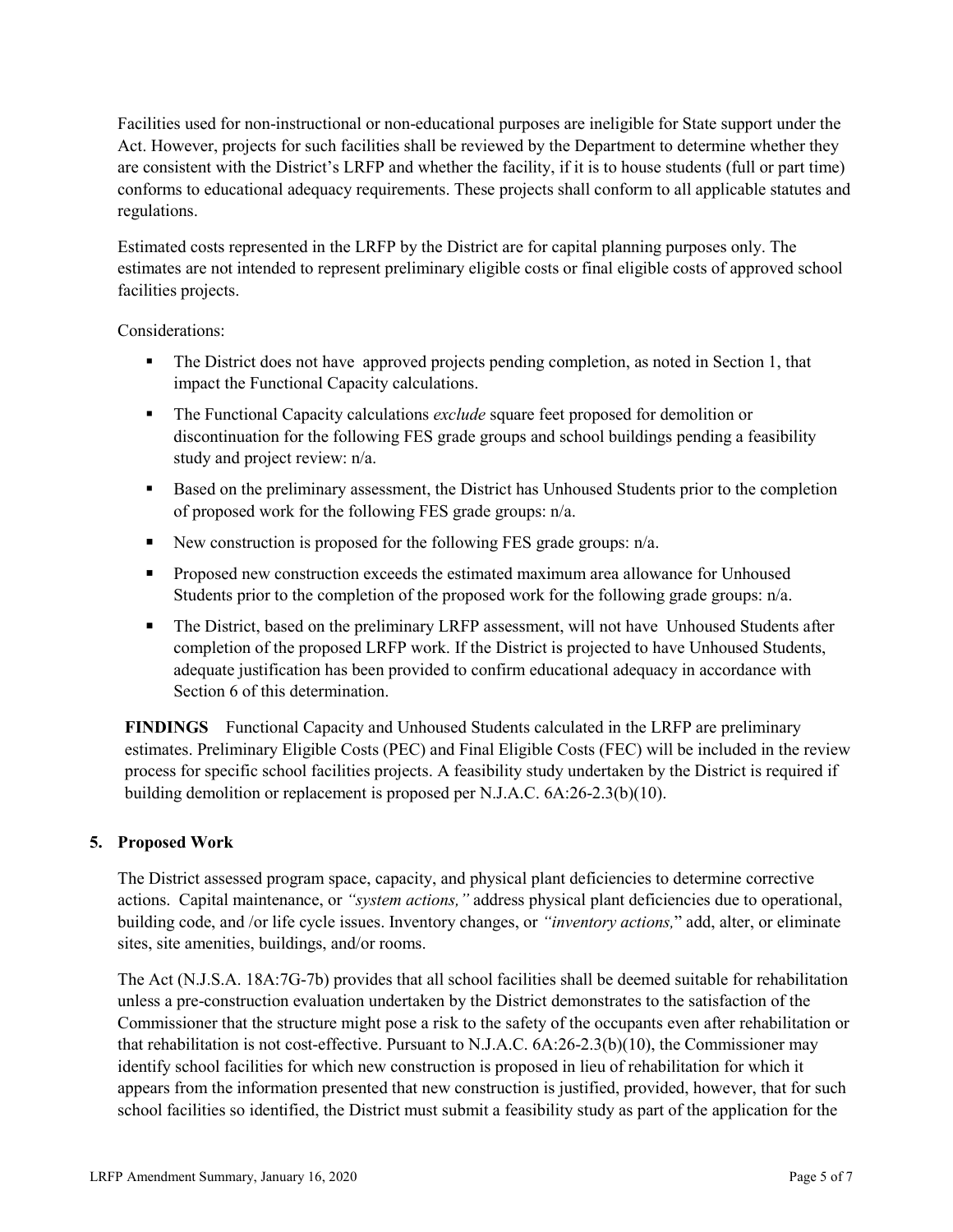specific school facilities project. The cost of each proposed building replacement is compared to the cost of additions or rehabilitation required to eliminate health and safety deficiencies and to achieve the District's programmatic model.

Table 5 lists the scope of work proposed for each school based on the building(s) serving their student population. Proposed inventory changes are described in the LRFP website reports titled *"School Asset Inventory Report and "Proposed Room Inventory Report."* Information concerning proposed systems work, or capital maintenance can be found in the "LRFP Systems Actions Summary Report".

With the completion of the proposed work, the following schools are proposed to be eliminated: n/a; the following schools are proposed to be added: n/a.

| <b>Proposed Scope of Work</b>                                                                  | <b>Applicable Schools</b>    |
|------------------------------------------------------------------------------------------------|------------------------------|
| Renovation only (no new construction)                                                          |                              |
| System actions only (no inventory actions)                                                     | Robert L. Craig School (060) |
| Existing inventory actions only (no systems actions)                                           | n/a                          |
| Systems and inventory changes                                                                  | n/a                          |
| <b>New construction</b>                                                                        |                              |
| Building addition only (no systems or existing inventory actions)                              | n/a                          |
| Renovation and building addition (system, existing inventory,<br>and new construction actions) | n/a                          |
| New building on existing site                                                                  | n/a                          |
| New building on new or expanded site                                                           | n/a                          |
| Site and building disposal (in addition to above scopes)                                       |                              |
| Partial building demolition                                                                    | n/a                          |
| Whole building demolition                                                                      | n/a                          |
| Site and building disposal or discontinuation of use                                           | n/a                          |

**Table 5. School Building Scope of Work**

**FINDINGS** The Department has determined that the proposed work is adequate for approval of the District's LRFP amendment. However, Department approval of proposed work in the LRFP does not imply the District may proceed with a school facilities project. The District must submit individual project applications with cost estimates for Department project approval. Both school facilities project approval and other capital project review require consistency with the District's approved LRFP.

#### **6. Proposed Room Inventories and the Facilities Efficiency Standards**

The District's proposed school buildings were evaluated to assess general educational adequacy in terms of compliance with the FES area allowance pursuant to N.J.A.C. 6A:26-2.2 and 2.3.

District schools proposed to provide less square feet per student than the FES after the completion of proposed work as indicated in Table 5 are as follows: n/a

**FINDINGS** The Department has determined that the District's proposed room inventories are adequate for LRFP approval. If school(s) are proposed to provide less square feet per student than the FES area allowance, the District has provided justification indicating that the educational adequacy of the facility